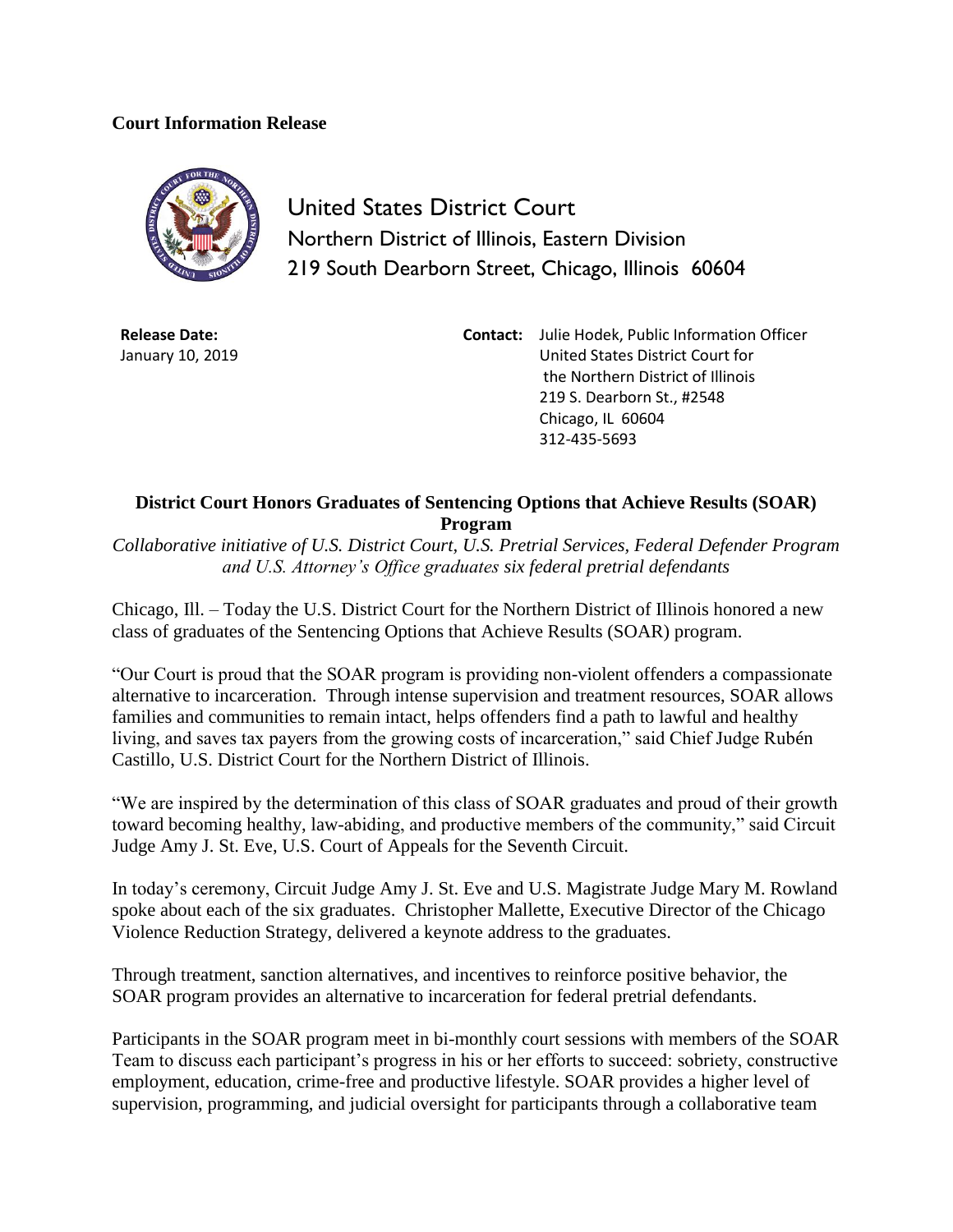approach, which involves judges, prosecutors, defense attorneys, pretrial services officers and treatment providers. Participation in the SOAR program lasts from eighteen to twenty-four months. Successful completion of the program results in the imposition of a non-custodial sentence. The U.S. Attorney's Office may also reduce the felony to a misdemeanor conviction or possibly dismiss the criminal charges.

Established in October 2016, SOAR was created through the collaborative partnership of the United States District Court, the United States Pretrial Services Office, the Federal Defender Program, and the United States Attorney's Office. Members of the SOAR team include U.S. Circuit Judge Amy J. St. Eve; U.S. Magistrate Judge Mary M. Rowland; Ann Marie Carey, Chief U.S. Pretrial Services; Vicki Kindred Meredith, Deputy Chief U.S. Pretrial Services; Patrick J. May, U.S. Pretrial Services Officer; Shoba Pillay, Assistant United States Attorney; Meghan Stack, Assistant United States Attorney; Geoffrey Meyer, Staff Attorney, Federal Defender Program; and Christina Farley Jackson, Deputy Director, Federal Defender Program.



###

Chief Judge Castillo